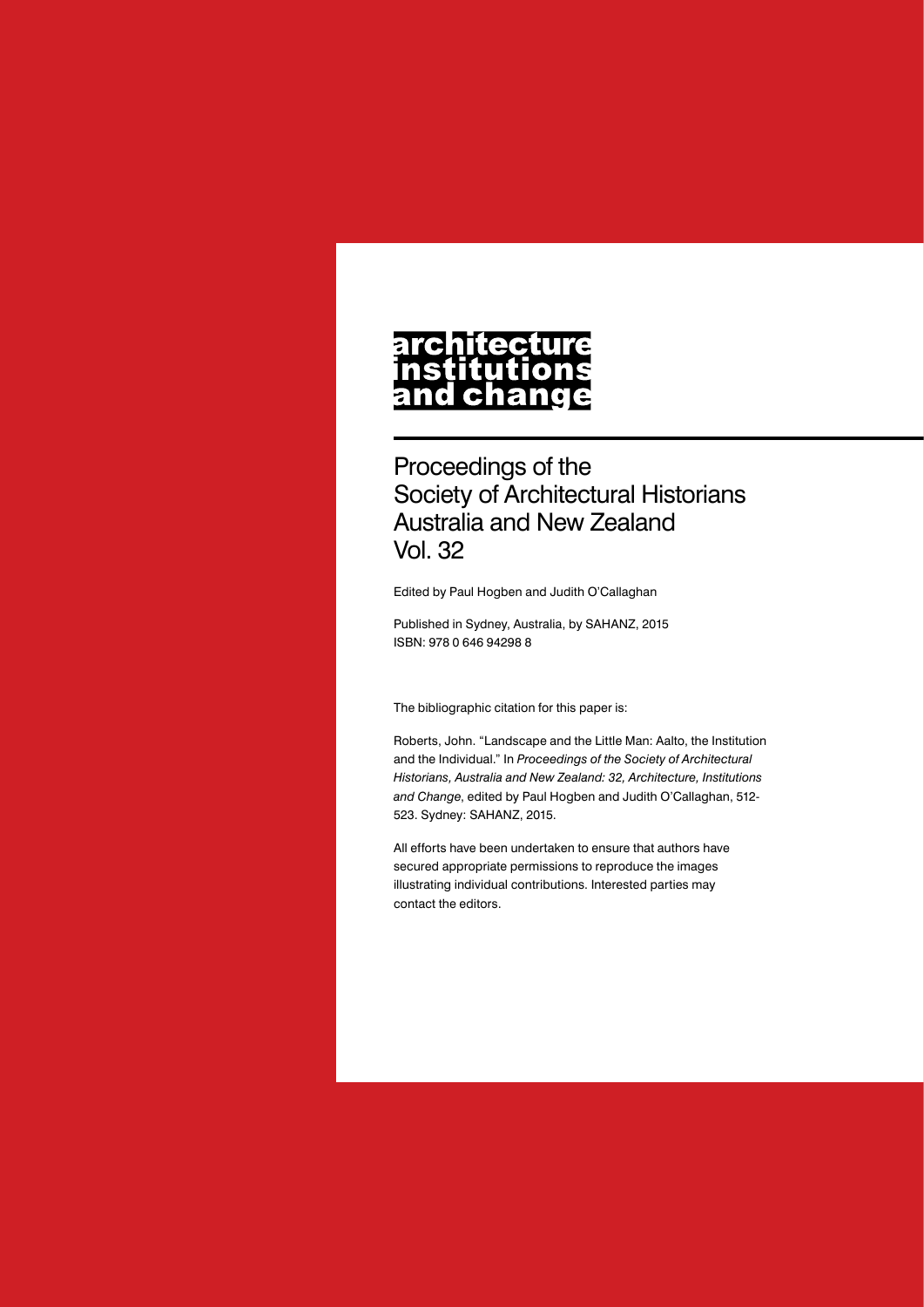# Landscape and the Little Man: Aalto, the Institution and the Individual

*The architecture of Alvar Aalto had numerous formative interests, including an awareness of the forms and poetics of landscape, and a regard for the "little man," the individual Finn living in a modernised industrialised welfare state. The role of the individual is the subject of an essay in the recent* New Nordic *catalogue where historian Lars Trägårdh identifies a Nordic "statist individualism," in which "the central axis around which the Nordic social contract is formed is the alliance between state and individual." Trägårdh's findings recall Aalto's commitment to his universal user: "a love for the little man," and a perceived need for "a kind of guardian when our era's mechanised life style threatens to strangle the individual and the organically harmonious life." Aalto also proclaimed that "Nature is, of course, freedom's symbol," implying personal and political liberties associated with nature and landscape. The* New Nordic *articles signal a need for a contemporary conversation about architecture's social and environmental roles, both in and beyond the socially progressive Nordic democracies. Aalto's work endures in its everyday uses, and as a critical and historical precedent for reflection on architecture as a socially and environmentally responsive art, within and beyond the Nordic countries.*

*This paper examines the role of landscape in Aalto's architectural strategies as they mediate between the institution and the individual. Based on experience of Aalto's Jyväskylä University and Säynatsälo Town Hall projects, and informed by a formal analysis, following and adapting Eisenman's method, of the Jyväskylä main building and festival hall, this paper discloses and investigates landscape, architectural and detail design strategies in Aalto's work in conjunction with recent thinking on individual and community in the Nordic states. It considers the value of Aalto's legacy, in architecture made between the landscape and the "little man".*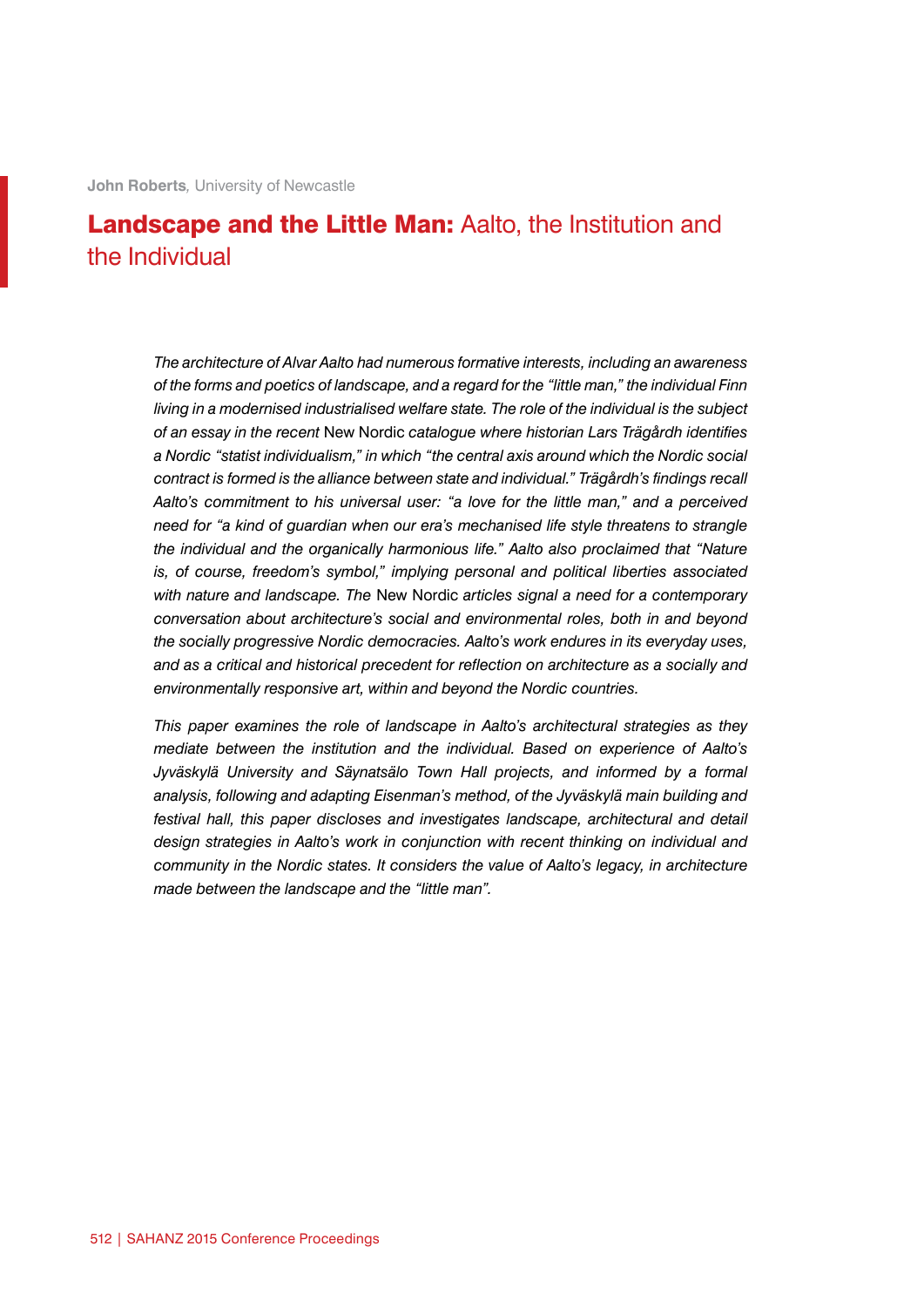

### **Introduction: Nordic dualities**

In the catalogue of the exhibition New Nordic – Architecture and Identity, held at Denmark's Louisiana Museum of Modern Art in 2012, social and landscape issues are raised in three articles. Two socially-oriented articles, one focused on the individual, the other on community, form a question as to whether the user of Nordic institutional architecture is the individual, or the community; a third article challenges assumptions on matters of site and place, and questions a "topographical determinism" of climate, geology, building materials, even an implicit nationalism, in Nordic architectural thinking.1 The coincidence of these articles juxtaposes social issues with landscape questions, and offers contemporary perspectives on the representational content of democratic and educational institutions. This paper aims to give these issues historical context by looking at two institutional projects by Alvar Aalto, whose architecture was engaged with nature and landscape, and with the fate of the "little man," his everyday architectural dweller and user.

The work of Alvar Aalto continues to exemplify a "humanised" architecture whose forms and ideals have influenced practitioners including Jørn Utzon, Glenn Murcutt and Shigeru Ban. Robert McCarter remarked in his 2014 Aalto monograph on "this Aalto 'school' of Modern architecture," with its ideals of "designing for human experience and compatibility with the natural environment over what Aalto called 'the tyranny' of both the formal and the technical."2 In this paper, personal experience of two Aalto projects informs a reading of landscape strategies at different scales, to comment on apparent relationships between the institution and the individual or the community, evident in Aalto's architectural interweaving of cultural and natural materials, and his architectural strategies in defense of the "little man" against the effects of technologised modernisation and the bureaucratised democratic or civic institution.

#### **Individual, community, landscape**

The high social value of architecture in Finland in the form of designed educational environments was noticed by Australian social scientist Andrew Scott, in *Northern Lights* (2014), where he describes a series of Nordic public policy initiatives in his quest to inform policymakers in developing social, educational and environmental reforms for Australia. Scott finds Finnish schools "very well designed and resourced … stimulating and rewarding places in which to work," while school architecture and school environments are seen as factors in the high esteem of Finland's world-leading education system.<sup>3</sup> Scott quotes a Jyväskylä school principal's remarks that building and classroom design are strategic contributors to successful learning: "The pedagogical approach, the way you work with the kids, is also [about] how you plan your environment and use it in your learning and teaching."4 The educational institution itself seems consciously directed to the benefit of the individual: Australian school principals visiting Finland in 2012 observed an education system that held the individual child in high regard: "the belief in making a difference for each and every child … ensures a supportive learning environment."5 That the individual may be the principal beneficiary of this system, rather than an idealised "community," suggests an architecture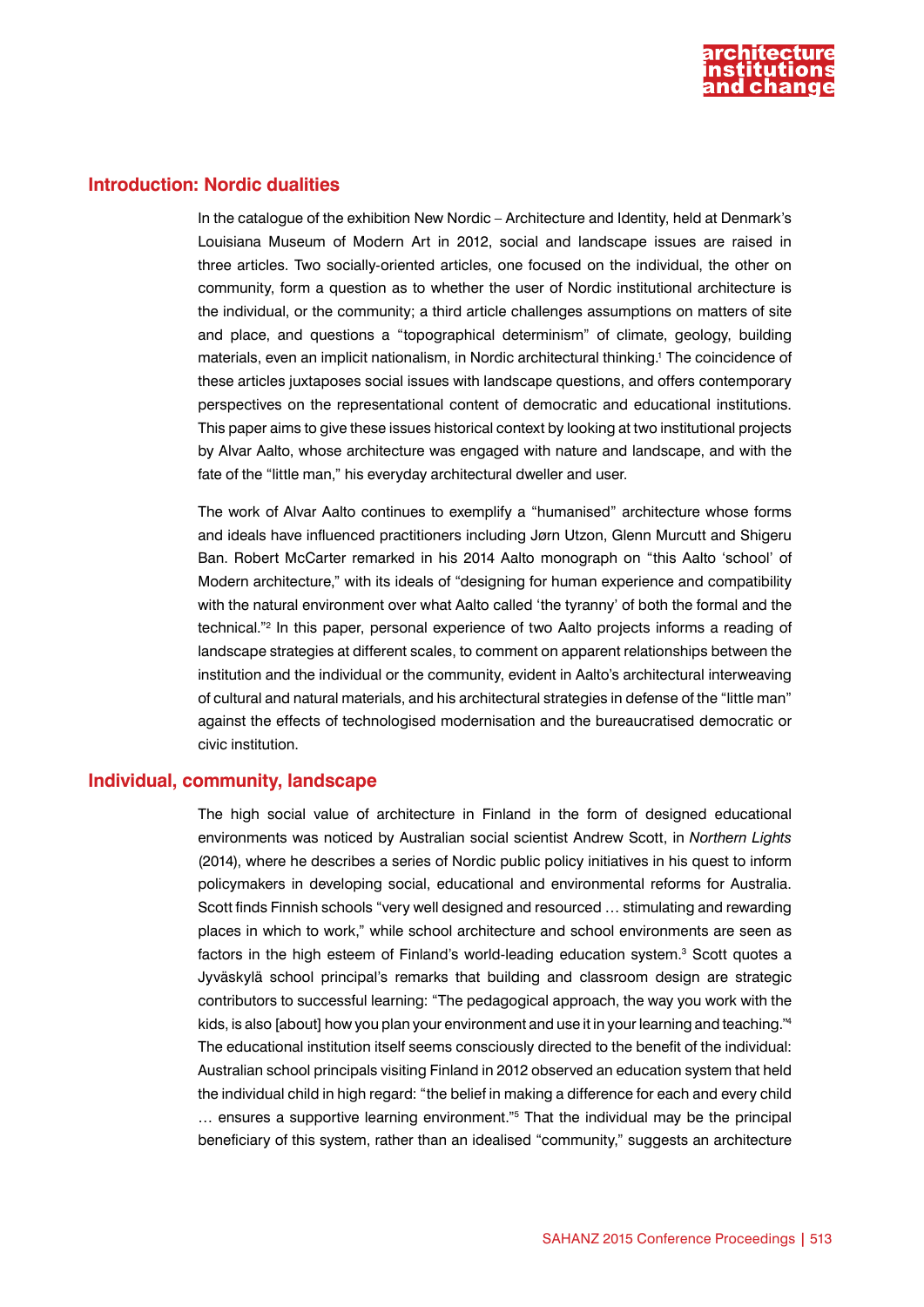whose composition and details embody and make real that institution's ideals.

An individualist bias in Finnish public policy is noted by historian Lars Trägårdh, writing on the success of Nordic capitalism in confronting recent financial crises and globalisation. He identifies within the Nordic nations a "statist individualism" wherein "the central axis around which the Nordic social contract is formed is the alliance between state and individual." $\rm ^{6}$  Yet while Trägårdh privileges the individual, architect Peter MacKeith proposes that schools, colleges and other recent Nordic buildings reflect socially sustaining ideals of community, in "community buildings and spaces of great quality and available to all, within buildings and learning environments designed to reflect the values and ideals of an open, progressive society."7

In the essay "Making Place", Norwegian architect Mari Hvattum queries longstanding assumptions of Nordic architecture's affinity with "nature" and "place". Hvattum characterises contemporary Nordic work as "an architecture that effectively debunks the myths of authenticity and 'naturalness' that surround Nordic building, replacing it with a far more interesting kind of contextualism<sup>78</sup>; this context is made not only of topography but is complicated by "layers upon layers of human action, sedimented in memory, language, customs, *and* physical form" – that is, a re-negotiation and reinterpretation of concepts of "nature" and "place".9 In such a context of new questions and more nuanced attitudes to landscape, nature and place, it is interesting to consider how attention to both individual and community might be evident in Aalto's work and ideas, particularly in his institutional buildings and their details. Aalto sustained two interrelated sets of ideals throughout his career: an ideal of harmony between humankind and the natural world, and an empathy for his everyday public client, the "little man" – maintaining both in the face of twentieth-century modernisation and the modern institution – as Richard Weston summarises: "For Aalto, architecture was always a form of mediation between man and nature, in the struggle for existence, and between 'the little man' and the bureaucratic institutions and technologies of a mass society."10 Investigation into Aalto's architecture shows a duality, on one hand, a concern for the individual in the building and the landscape, and on the other, with formal strategies that represent institutional ideals. Aalto's attention to such problems is central to his architectural legacy.

#### **The little man: in-between and harmony**

A selective review of Aalto's words suggests that his intellectual and emotional affinities may have been with the individual; he closed his RIBA lecture in London in 1957 by saying, "We should work for simple, good, undecorated things, but things which are in harmony with the human being and organically suited to the little man in the street."<sup>11</sup> Aalto's term "the little man" (in Finnish *kadunmies*, the man in the street, little man; or *tavallinen ihminen*, common man, everyman, the man in the street) seems to typify an architect's condescension to an everyday client. Yet Aalto used the phrase "the little man" repeatedly throughout his long career to designate the potential plight of the human being confronted with bureaucracy, war and modernisation; he illustrated a 1928 article "The Rational Cinema" with a collage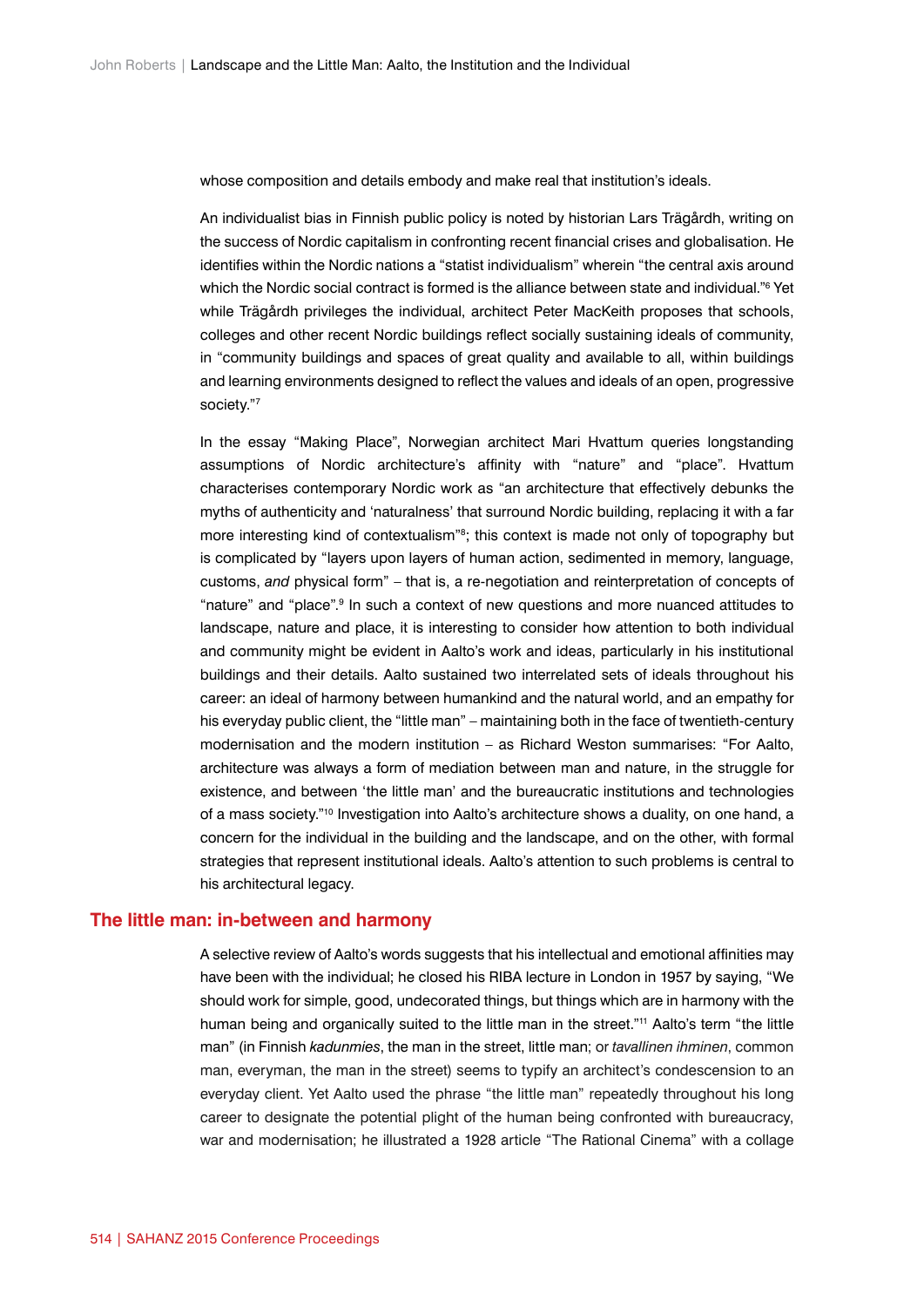

including Charlie Chaplin's Charlot, the Little Tramp (in Chaplin's words the "little fellow") to promote ideas of the "anti-monumental quality" of cinema.12 The term "little man" appears to imply Aalto's empathy with his fellow Finn, even to invoke the Finnish ideal of "sisu," a resourceful courage shown by Finns, notably through wars and other national challenges.13 Sigfried Giedion presented Aalto as Modernism's man of the people: "his architecture encounters less difficulty in overcoming the resistance of the common man than that of others of his contemporaries."14 As testimony to Aalto's apparent empathy, most of his buildings (town halls, offices, libraries, universities, theatres, shops and housing) remain in good condition, used and maintained as everyday settings for daily life throughout Finland.15 Aalto's example challenges corporatised contemporary architecture and public environments with its insistence that architecture should look after everyday people. Sarah Williams Goldhagen affirms that Aalto's human vision, while difficult to realise, was not an irrational dream; rather, "Aalto's 'humanism' was an inexpertly articulated call for Modernists to create a rationalist architecture of the *human being*: a physiological, perceiving, thinking creature."16 Rather than proposing projects for an abstract "society," it seems that Aalto saw the sensitive, responsive individual as the key recipient and user of his architecture.

## **Säynatsälo and Jyväskylä: institution, community, individual and landscape**

Two institutional designs by Aalto mediate between landscape and the individual: Säynatsälo Town Hall (1949-52), and the auditorium and main building at Jyväskylä University (1951-75). At Säynatsälo, writes Nicholas Ray, Aalto "seems to have found ways to express a community, and to celebrate and idealise its values, in the mid-twentieth century."17 However, while the town that Aalto planned as context for Säynatsälo has not materialised, leaving the building largely isolated in the forest, democratic ideals and strategies remain evident in this renowned civic building. The finely-made brick outer walls seem to represent community resolve and integrity, while within the complex, elements that can be seen and used and details that can be touched evoke a concern for individual contact and wellbeing. Andres Duany has diagnosed in Aalto's works "consistently rational principles underlying their apparently idiosyncratic formal and organizational structures," including "strong consideration of the perception of buildings from pedestrian vantage points, and an associated control of



**Fig. 1** Säynatsälo Town Hall. Eastern granite stairs and council chamber. Photograph by John Roberts, 2008.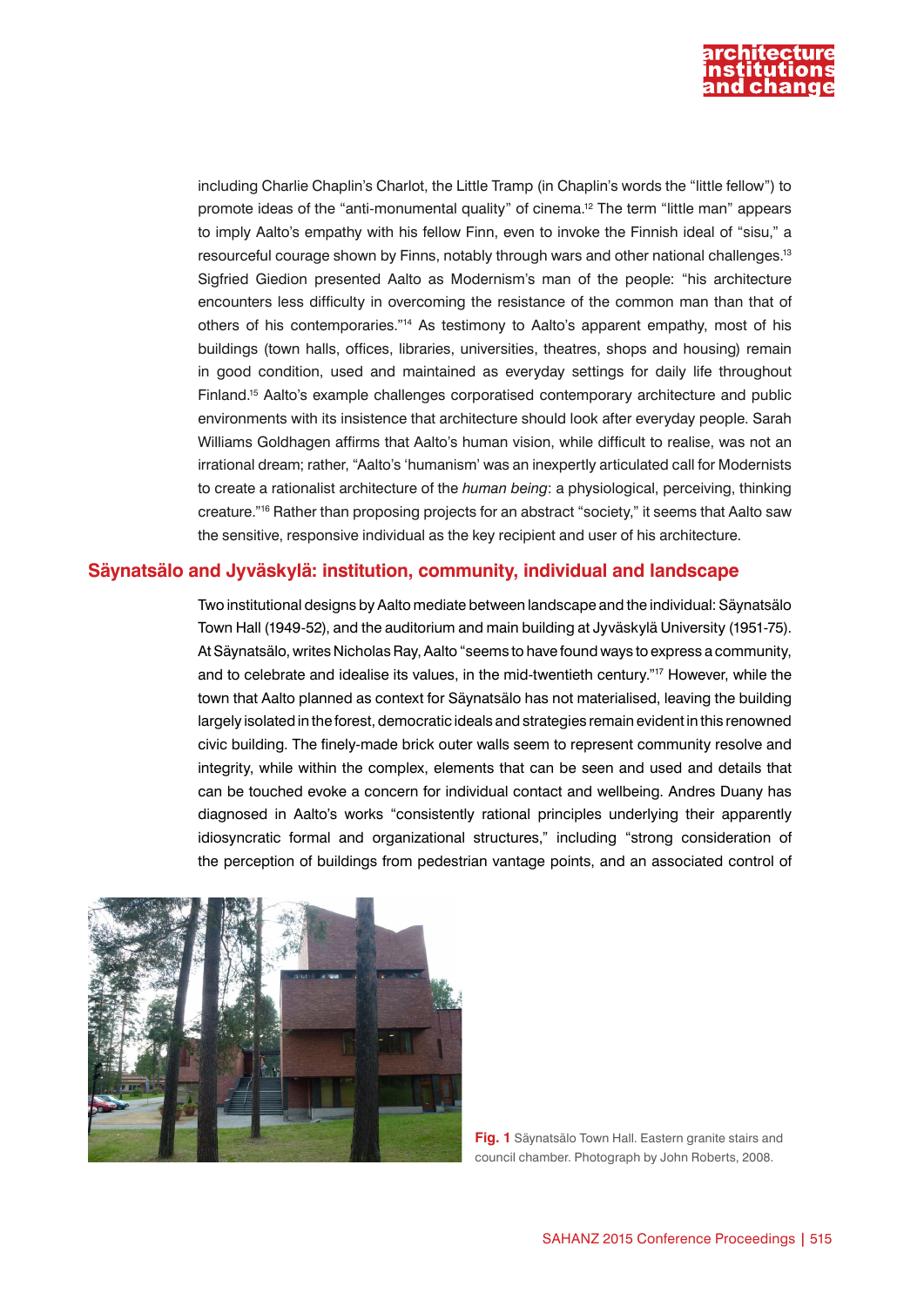silhouette."<sup>18</sup> Aalto's design for perception is not accidental; silhouette is observed from outside the building as in the landscape or the city: the profile of the meeting room changes with each step taken by a visitor. This phenomenon is designed strategically, as a rational principle, satisfying the individual eye and creating a full experience of the architecture.

In *New Keywords* (2005) the terms community and individual are reviewed through social sciences discourses. Community implies a social connection "felt to be more 'organic' or 'natural,' and therefore stronger and deeper, than a rational or contractual association of individuals, such as the market or the state."19 The Säynatsälo courtyard is not a piece of nature but a designed artifice, deriving partly from Aalto's experiences of Finnish farmsteads and Mediterranean *piazze*. The courtyard is a synthetic landscape possessing elements of refuge, garden, and even the "paradise" of the Persian walled garden, recalling also Aalto's ideal of harmony, and of architecture's "ulterior motive … the thought of creating a paradise."20

The Säynatsälo Town Hall project (Figure 1) has been analysed by Peter Eisenman and by Rob Aben and Saskia de Wit – the first from a formal architectural viewpoint, the second as a formal landscape analysis.<sup>21</sup> Both see conflict between internal and external factors in the building's form: at landscape scale, an enclosed square courtyard is impacted by external vectors of aligned urban elements; at architectural scale, both sources describe the separation and turning of the library block, and the relocation of the council chamber tower relative to entry and hierarchy of circulation. While Aben and de Wit interpret the project in terms of Finnish culture and landscape, Eisenman develops an understanding of the architecture by formal analysis, considering order, and generic and specific states of form:

Form in its generic state will provide the conceptual reference for all physical manifestations of specific form, as well as give the basis for the specific ordering of this form … The understanding of this state is realized through an analysis of its inherent properties: volume, surface, mass, and movement.

Form in its specific state provides the perceptual means for the comprehension of the systemic order. This order is clarified by such properties of specific form as shape, colour, texture, size, scale and proportion.

A building which is realized as a specific form must have a generic antecedent.<sup>22</sup>

Eisenman's analysis provides a basis for a reading of Aalto's Jyväskylä University main building (below). It can also inform a comparison of the Säynatsälo outdoor stairs as different elements, and a hypothesis that one seems designed for group use while the other accommodates the individual. Both outdoor stairs – granite to the east, grass to the west – are generally regarded as entry elements, yet their forms are different: the orthogonal eastern stairs, located at the end of the long town axis, with their freestanding balustrade and fine regular treads, have space and a clear axial line; a group can follow up the stairs, gather in the courtyard or turn immediately and follow the pergola towards the council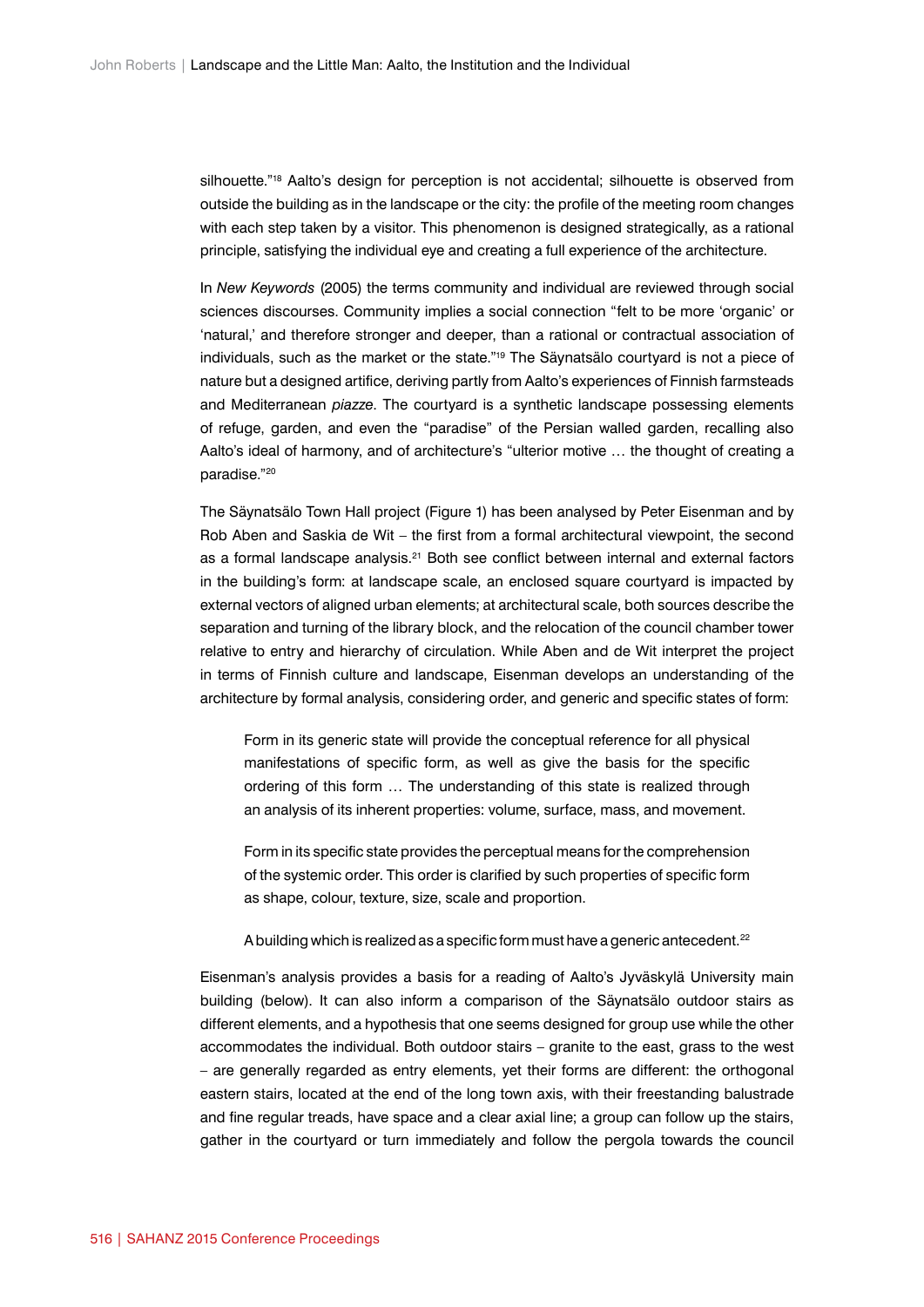

chamber. The eastern stair volume rises in its own space, stepping up beside the brick volume of the council chamber. By comparison, the grassed stairs seem to twist away from the courtyard's orthogonal axis, breaking down and flowing outward in plan and in a convex section, squeezed between walls, the lines of their timber risers folded by outward pressure (Figure 2).

The west stairs seem to facilitate outward-directed informal sitting and individualised use, privileging exit over entry, and with materials requiring ongoing maintenance and occasional reconstruction.23 Exemplifying Eisenman's specific formal attributes of "shape, colour, texture, size, scale and proportion," the western stairs counter regular order with staggered shapes at acute and obtuse angles, in varying sizes and proportions, the colours and softer textures of grass and timber seemingly suited to individual rather than mass circulation. Ultimately, while the solid eastern stairs draw visitors up to the leveled piazza, the flowing western stairs appear to draw the visitor out and down to a low, unconstrained lightly forested space; view lines also direct outward from the courtyard through the angled western opening. Conceptually, and in terms of vision and circulation, the grassy stair seems to result partly from a landscape vector connecting higher up the hill to the north, a gravitational force that requires resolution, through both resistance and yielding: resistance, by the library block counterweighted by its basement under the courtyard; and yielding, in creating at the western corner a kind of formal "overflow". Thus, in the way that a well-made dam includes a corner spillway for vagrant waters, the courtyard includes an exit route for the wandering individual, the "little man" of Aalto's schemes.



**Fig. 2** Säynatsälo Town Hall. Western grassed stairs. Photograph by John Roberts, 2008.

Within the courtyard's shelter, the building entry welcomes the visitor to join a route winding up and into the meeting room; one proceeds as though circumambulating a large rock. Details of material and atmosphere make a sense of individuality: of care for the individual hand in the leather-wrapped door handles and timber handrails; for the individual foot in the stairs of soft brick rising to the Town Hall chamber; for the individual eye in the low light of the corridors and stairways entering through finely proportioned, accurately located windows. Similar details are found, in different form but in similarly intimate individuated elements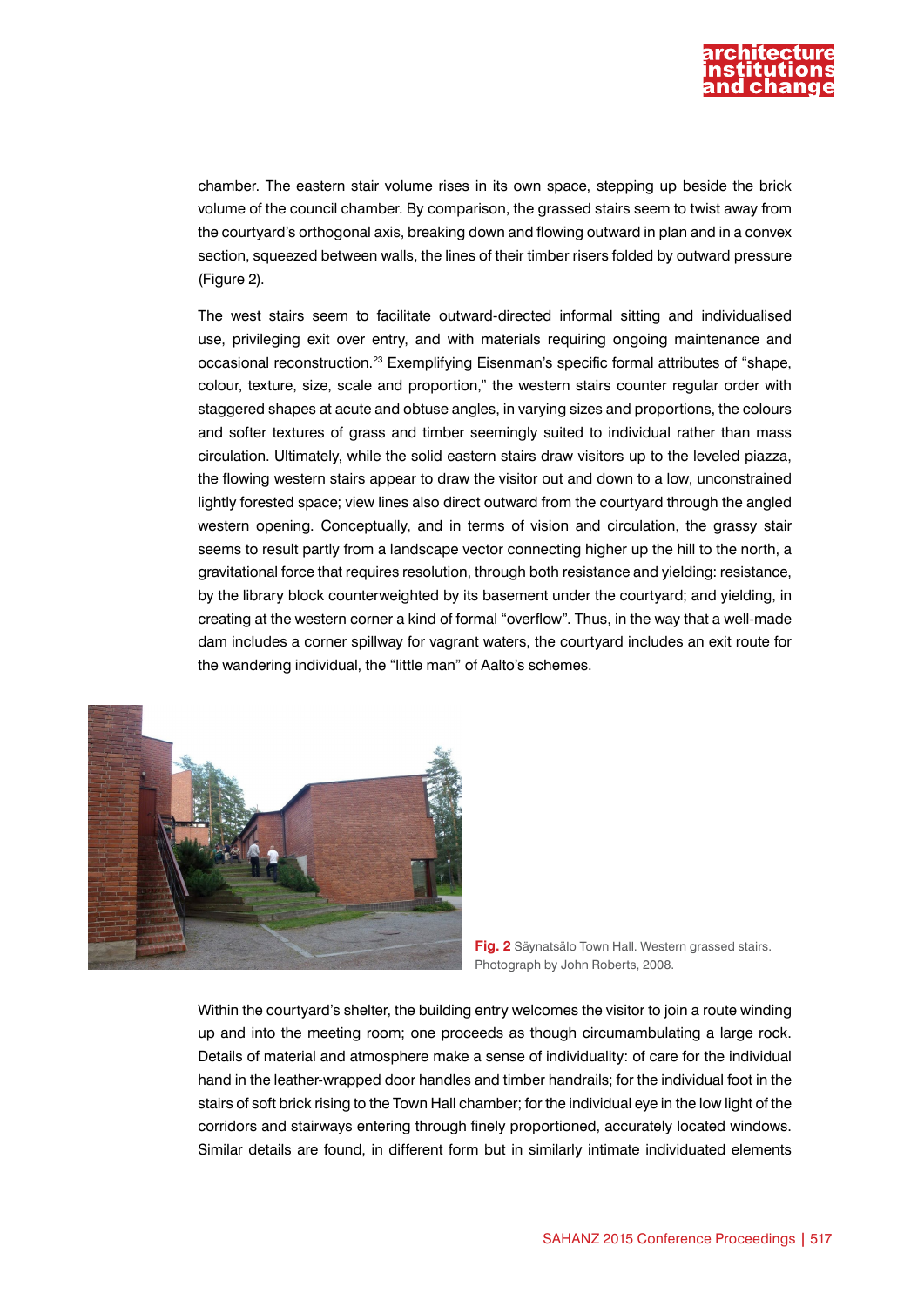of circulation, in the passageways, stairs and doors of the Jyväskylä festival hall and main building.

#### **Jyväskylä: institutional landscape, individual details**

Modernity, according to *New Keywords*, is accompanied by the "emergence of the new conception of the person":

[Modernity] destroyed many of the traditional social institutions and radically transformed others, freed men and later women from inherited or ascriptive identities, and defined them as naturally free and self-determining individuals who wished to make their own choices, shape their own lives, and form their own relationships with others … Their social identity does matter to them but it is contingent, subject to critical reflection, and revisable.<sup>24</sup>

Modernity offered a new sense of social identity in which the "free" individual had the power to make choices, to vote, to act, to form relationships; this individual became the "little man" of Aalto's aspirations and design strategies. Beginning with a winning competition entry in 1951, Aalto transformed the old Jyväskylä teachers' college into a modern college (now Jyväskylä University) campus – a strategy itself aimed at recreating the city's reputation as "the Athens of the North". Aalto in a 1955 address said famously, "I believe that there are many moments in life in which the way things are organized is too brutal, and it is for the architects to give life a more sensitive framework."25 He mentioned also "the dangerous passage between Scylla and Charybdis, between individualism and collectivism."26 Aalto had indicated his full awareness of this duality, referring to Jyväskylä:

As we all know, modern education is highly collectivized. All we can manage is to raise our children within more or less the same system; there can be no question of any real individualism in education today. We also know that collectivism has its benefits, but that it can also harm human beings. The right course lies somewhere between absolute individualism and excessive collectivization<sup>27</sup>

In this section, a formal analysis of the Jyväskylä main building and festival hall outlines how Aalto located and formed a building to steer a course between "absolute individualism and excessive collectivization" in his home town. Aalto's main building houses a complex program and is located at the corner of the new campus on his chosen site, upon a natural ridge where four potentially conflicting urban, institutional and environmental elements coincide: the old college buildings to the north, the new U-shaped campus to the west, the city to the east, and the hillside forest to the south.

#### **A formal analysis: Jyväskylä University: concept and harmony**

A formal description of the architecture allows the argument of the building, in Eisenman's words, to be "intellectually as well as visually comprehensible."<sup>28</sup> This analysis provides a basis for comprehending the individual building within the greater order of its environment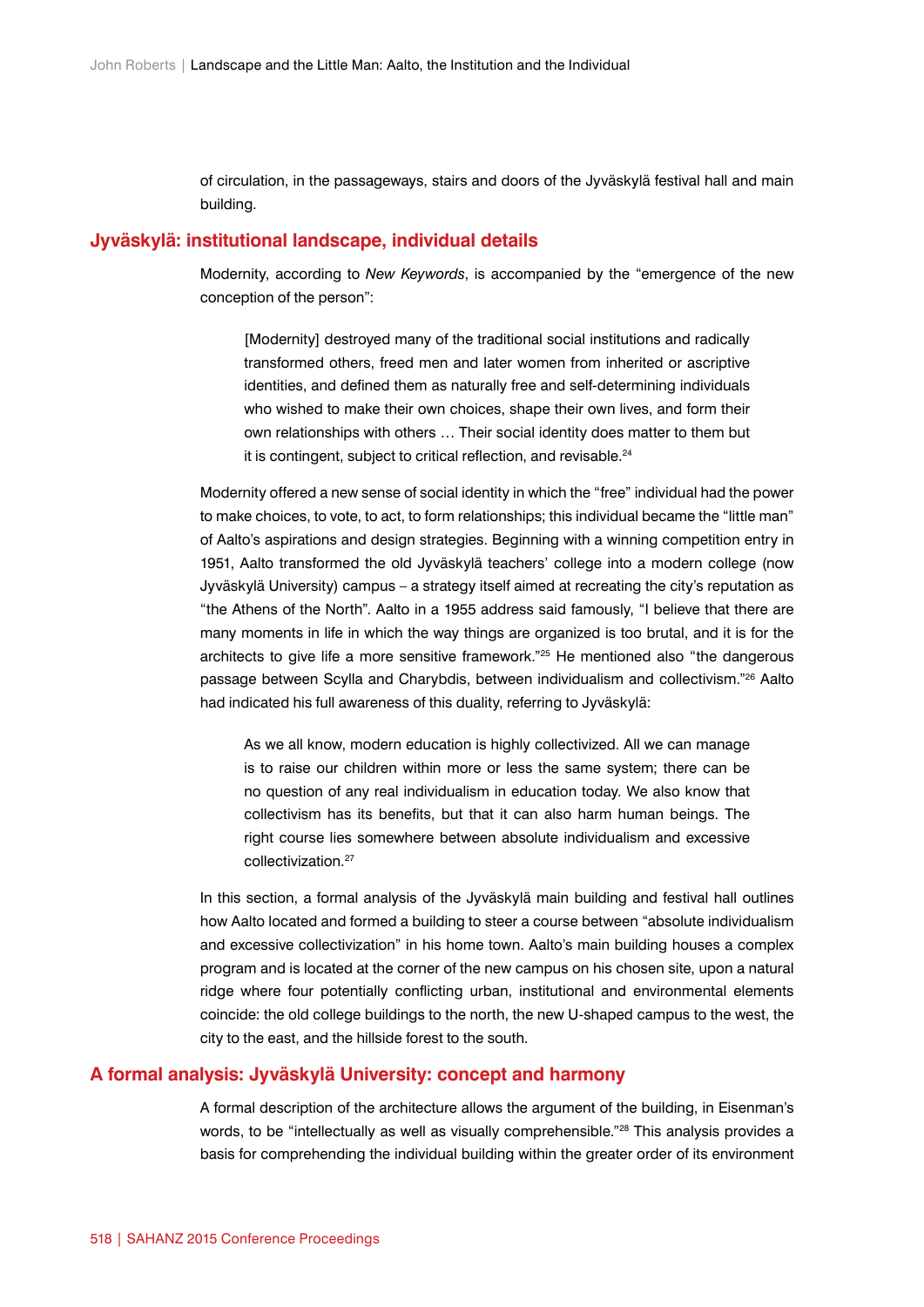

or setting; it also allows an opportunity to see individual circulation and detailed elements within the totality. Eisenman considered this relationship and expressed an ideal of harmony not unlike Aalto's own aspirations of harmony:

If we demand of form that it should provide us with the means for giving comprehensibility to the total environment, it follows that a clear priority accrues to the form-giving process. On this reckoning the form of an individual building need not necessarily be expressive of its form or function, so long as it contributes to the order, scale, harmony, and pattern of the total environment.29

As Aalto noted in his 1951 Jyväskylä competition description, titled "URBS," he needed to resolve conflicts in the main building: at urban scale, between the city and the parklike university site; and at building scale, between the complex interior program and the circulation dynamics involving "the main thoroughfare route through the university, which allows the university to be independent of the festival hall when it is being hired out."30 A sequence of diagrams follows the formal development of the main building/festival hall complex at the eastern entry to the university campus. A centroidal square is assumed as the generic form of the Jyväskylä University main building and the auditorium or "festival hall."31



**Fig. 3** Jyväskylä University. Formal diagram: generic centroidal square is split and turned by axes of movement and alignment from campus (l) and (r) from city. Diagrams by John Roberts, 2015.

The generic main building, a centroidal square volume axially aligned with the campus buildings, is located on a natural terrace at the top of a ridge overlooking Lake Jyväsjärvi, near the buildings of the old Jyväskylä Pedagogical Institute. Two axes of movement converge from opposite directions to transform and particularise the generic centroidal volume (Figure 3). From the city the uphill Seminaarinkatu street creates a powerful "city axis" beside the older buildings, while from the campus a path following the line of new buildings deflects 30 degrees past an echelon of retaining walls, towards the terrace and square. The axes are organising vectors; the city axis includes vehicles and pedestrians,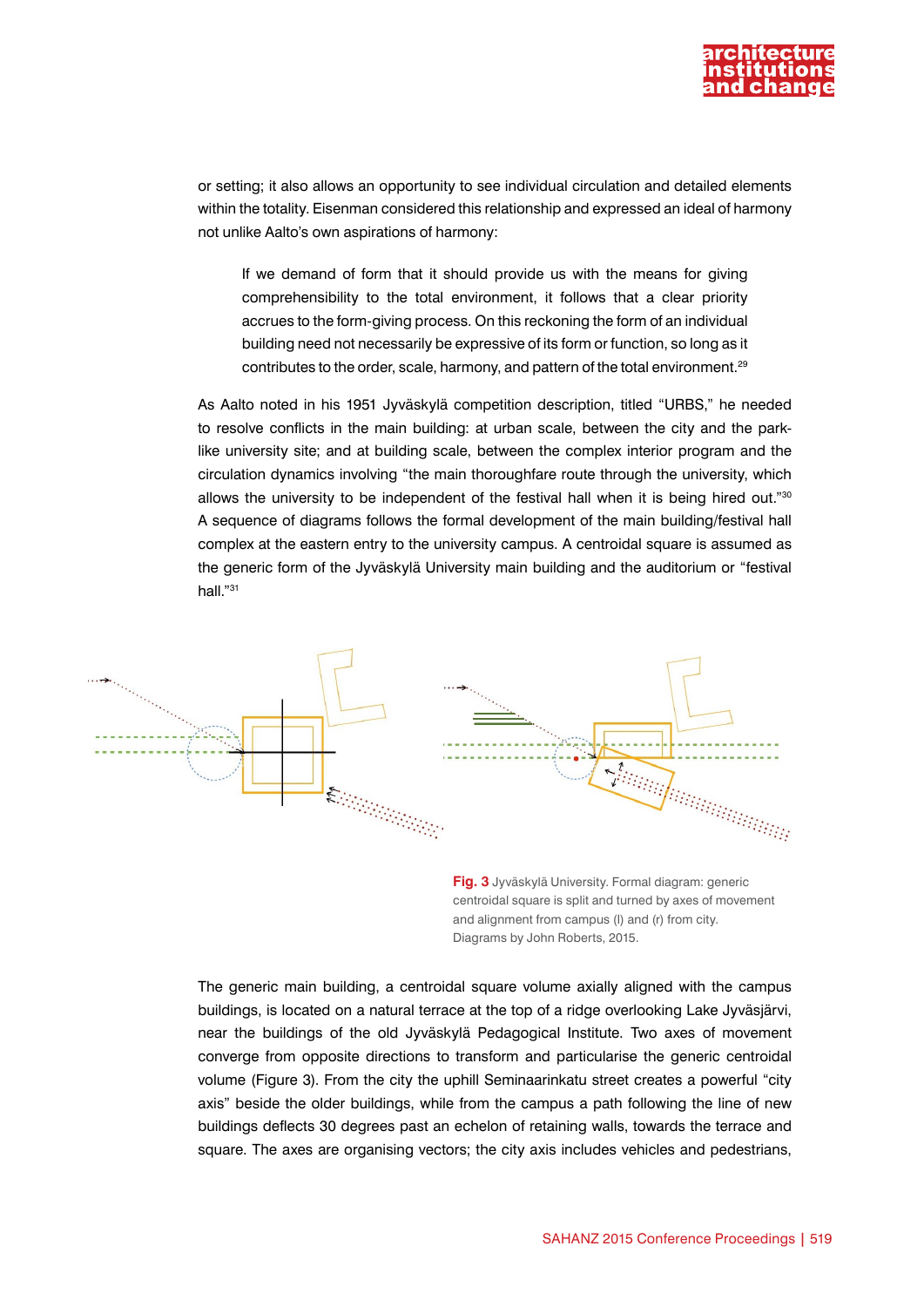while the campus paths are for pedestrians only. The university entry thoroughfare follows the strong alignment of the new campus buildings, maintaining a central axis of alignment.

The campus path axis terminates at the main building, creating a point of rupture. This rupture cuts into the main building and allows its southern half to be rotated south 20 degrees around the setout point, to a new alignment with the city axis. The northern volume becomes a four-storey building block; part of its roof is cut away above a multistorey top-lit arcade connecting campus and city, furnished with a massive balustraded stair accessing upper floors. The rotated southern volume becomes the festival hall, where two auditorium spaces are fused, aligned and unified into one interior by the strong city axis; the festival hall volume points arrow-like into the campus (Figure 4).



**Fig. 4** Jyväskylä University. Formal diagram showing main building above; festival hall below; circular terrace to left. Diagram by John Roberts, 2015.

The dynamic city axis vector pushes the auditorium upwards, forming a foyer space connected by glass doors to the city, and by full-height windows to the forest. The city axis aligns the foyer doors, the main central staircase and the centre of the symmetrical auditorium; smaller staircases deflect to either side from the axis at right angles towards the hall's upper section. While the foyer realigns and opens out to the south towards forest views through full-height windows, the main building, like the library at Säynatsälo, is turned



**Fig.5** Jyväskylä University. Main building to left, festival hall to right. Photograph by John Roberts, 2008.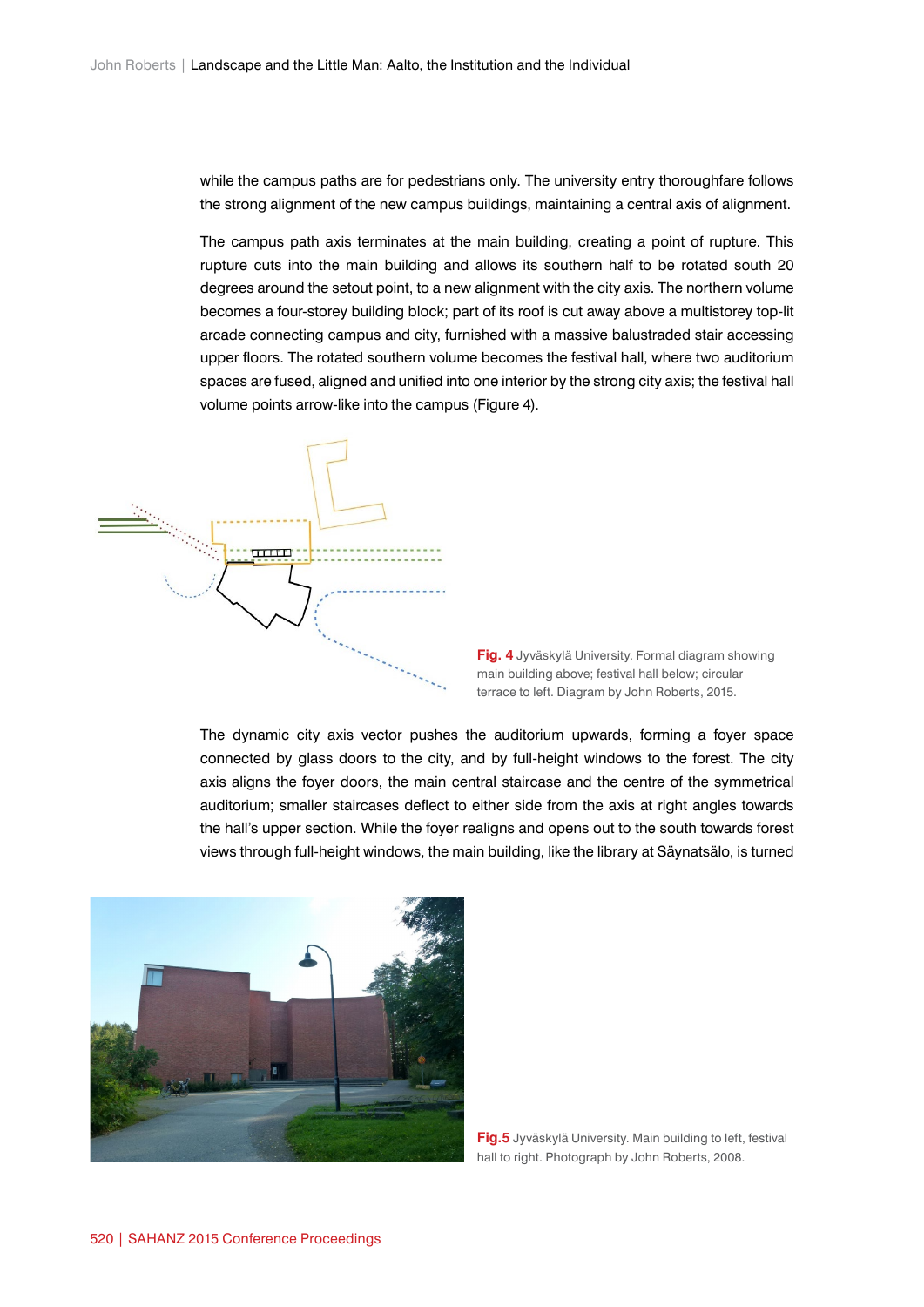

to receive north light. The skyline (of the crafts and drawing rooms) is formed by a block of windows outlined in white, located in a stepped cutaway in the wall, and turning to "look around" the corner through cutouts in the east and west cornices (Figure 5).

The brick perimeter walls of the original centroidal square of the main building are impacted and given final form by vectors of circulation, orientation and internal program. The main building's four-storey brick façade, terminating the campus vista, is visually unified into a cliff of brick with shears and steps in plan, both splitting and joining with the festival hall's outward-inflected western wall, which also terminates the uphill vector of the city axis from the east. The form-giving axes, routes, volumes and alignments of the project are concealed behind the height and angles of this landscape-scale wall. The balustraded stair element in the entry thoroughfare continues the line of the pedestrian circulation axis upward to landings, with natural light entering from above through lozenge-shaped skylights set in a rectangular ceiling, maintaining the form and function of the original generic courtyard.

The generic is thus made particular and individualised in the building's form, as above, and also in the details and individual elements "furnishing" and completing the interior spaces. Numerous details seem transposed from the outdoor world (the "landscape") into the building's interior. The topography of the hill within the town is replayed, and formally concluded inside the atrium, by the solid, rhythmically rising stair balustrade, which eventually locates the ascending individual in the highest part of the building's courtyard interior, under the artificial sky. At a smaller scale, in a stair detail in the festival hall foyer, a handrail is wrapped in black leather; the handrail is prominent at foyer level but is concealed at the landing, slotted into the white balustrade, only to turn and reappear above the balustrade (Figure 6). This singular detail echoes elements glimpsed in the natural world: a dark stick, a black branch in silhouette, a shadow on snow, an impressed snow bank; when experienced, such details can seem like a brief passage of landscape re-made inside the building. This detail exemplifies the process by which a landscape-like detail becomes part of Aalto's strategy of gradually refining the building at smaller scales, translating an institutional architecture from concept to building form to the singular human-scale element. Located, formed and materialised with care, the handrail surprises, welcomes and assures



**Fig. 6** Jyväskylä University festival hall. Stairs, balustrade and handrail. Photograph by John Roberts, 2008.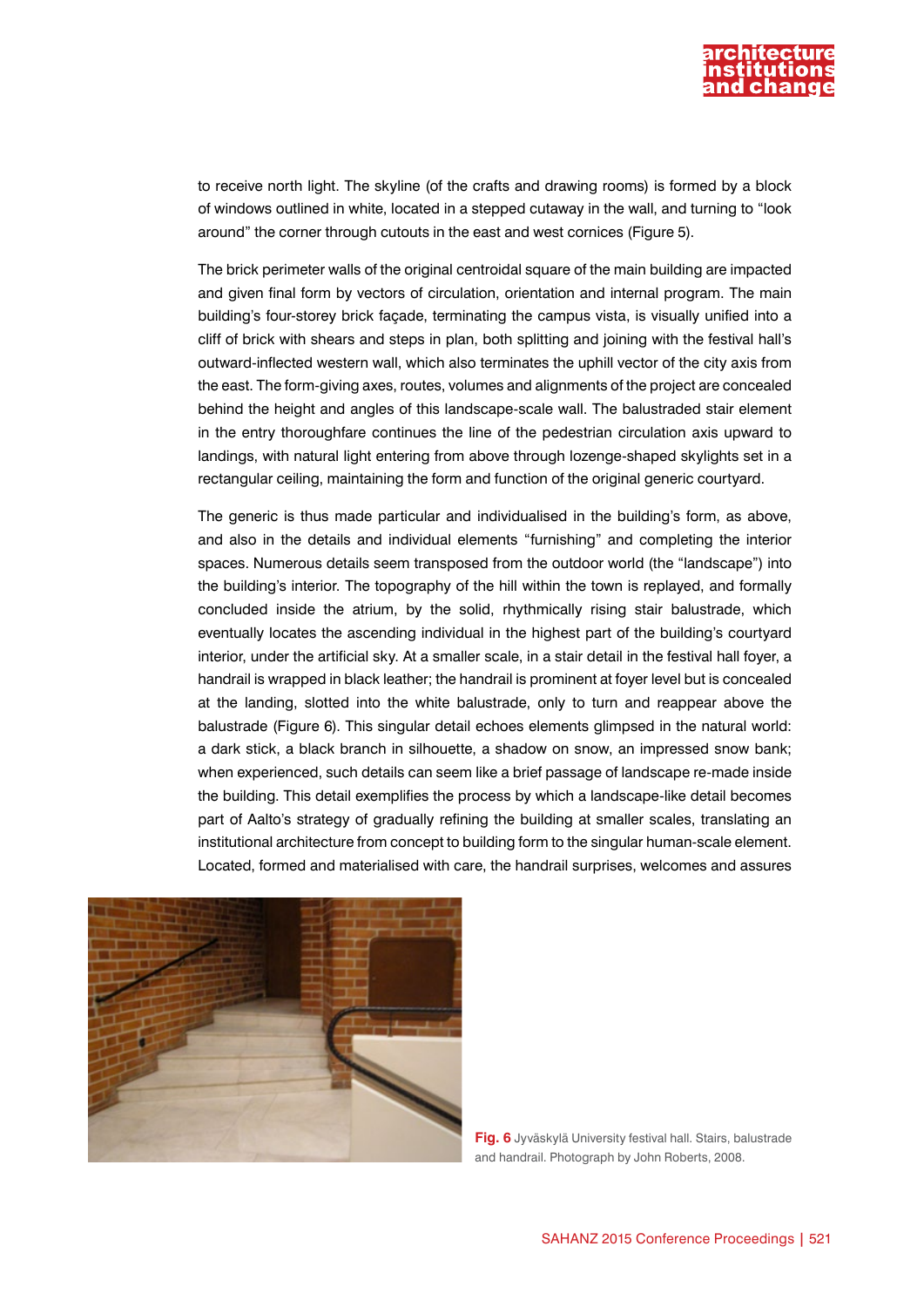the "little man" in a building made to achieve a harmony within the landscape, the campus and the city.

#### **Conclusion: design for the little man**

Aalto's work, relative to his early ideals, located in landscape settings, and experienced by the contemporary "little man" visitor, elaborates nuanced relationships between the institution and the individual or the community. Formal analysis reveals building strategies relating to external urban and landscape forces at various scales in Aalto's institutional architecture, interweaving "the cultural and the natural" and sensitive to the presence of the "little man," who finds accommodation in the finer haptic and visual details of Aalto's buildings. Aalto's legacy remains provocative and relevant at landscape, building and detail scale, within his buildings and in his designed landscapes, as at Jyväskylä and Säynatsälo. His mellowing buildings remain welcoming and accommodating, with readable insights from which contemporary architecture may continue to learn, about attention to architectural form, social function and individuated detail in buildings and landscapes designed for the enduring benefit of the "little man," the individual man, woman and child of contemporary society.

- 3 Andrew Scott, *Northern Lights: The Positive Public Policy Example of Sweden, Finland, Denmark and Norway* (Melbourne: Monash University Publishing, 2014), 101.
- 4 Scott, *Northern Lights*, 101.
- 5 Scott, *Northern Lights*, 128.

- 7 MacKeith, "The Building Art, the Social Art," 39.
- 8 Hvattum, "Making Place," 115.
- 9 Hvattum, "Making Place," 115.
- 10 Richard Weston, "Individual, Institution, City," in *Alvar Aalto (London: Phaidon, 1996), 148.*
- 11 Alvar Aalto, "The Enemies of Good Architecture" (1957), in *Alvar Aalto in his own words*, ed. Göran Schildt, trans. Timothy Binham (Helsinki: Ottava, 1997), 206.
- 12 Alvar Aalto, "The Rational Cinema" (1928), in *Alvar Aalto in his own words*, 69. On Chaplin's Little Tramp, see Joan Mellen, *Modern Times* (London: Cromwell Press, 2006), 6-14.
- 13 Emilia Lahti, "Above and Beyond Perseverance: An Exploration of Sisu," Abstract, University of Pennsylvania, 2013, [http://repository.upenn.edu/mapp\\_capstoneabstracts/8/](http://repository.upenn.edu/mapp_capstoneabstracts/8/) (accessed April 10, 2015).
- 14 Sigfried Giedion, *Space, Time and Architecture: The Growth of a New Tradition*, 5th ed. (Cambridge, Mass.: Harvard University Press, 1967), 666.
- 15 See Michael Trencher, *The Alvar Aalto Guide* (New York: Princeton Architectural Press, 1995).
- 16 Sarah Williams Goldhagen, "Ultraviolet: Aalto's Embodied Rationalism," *Harvard Design Magazine*, Fall 2007-Winter 2008, 46.

<sup>1</sup> Lars Trägårdh, "Nordic Modernity: Social Trust and Radical Individualism"; Peter MacKeith, "The Building Art, the Social Art: Reflections on a Nordic Public Architecture"; Mari Hvattum, "Making Place"; in Kjeld Kjeldsen, Jeanne Rank Schelde, Michael Asgaard Andersen and Michael Juul Holm, eds., *New Nordic: Architecture and Identity* (Humlebaek, DK: Louisiana Museum of Modern Art, 2012).

<sup>2</sup> Robert McCarter, *Aalto* (London: Phaidon, 2014), 238.

<sup>6</sup> See Trägårdh, "Nordic Modernity." A longer version appears as Henrik Berggren and Lars Trägårdh, "Social Trust and Radical Individualism: The Paradox at the Heart of Nordic Capitalism," in World Economic Forum, Davos 2011, *The Nordic Way: Shared Norms for the New Reality* (Stockholm: Global Utmaning, 2011), [www.globalutmaning.se/wp-content/uploads/2011/01/Davos-The-nordic-way-final.pdf](http://www.globalutmaning.se/wp-content/uploads/2011/01/Davos-The-nordic-way-final.pdf) (accessed February 1, 2015).